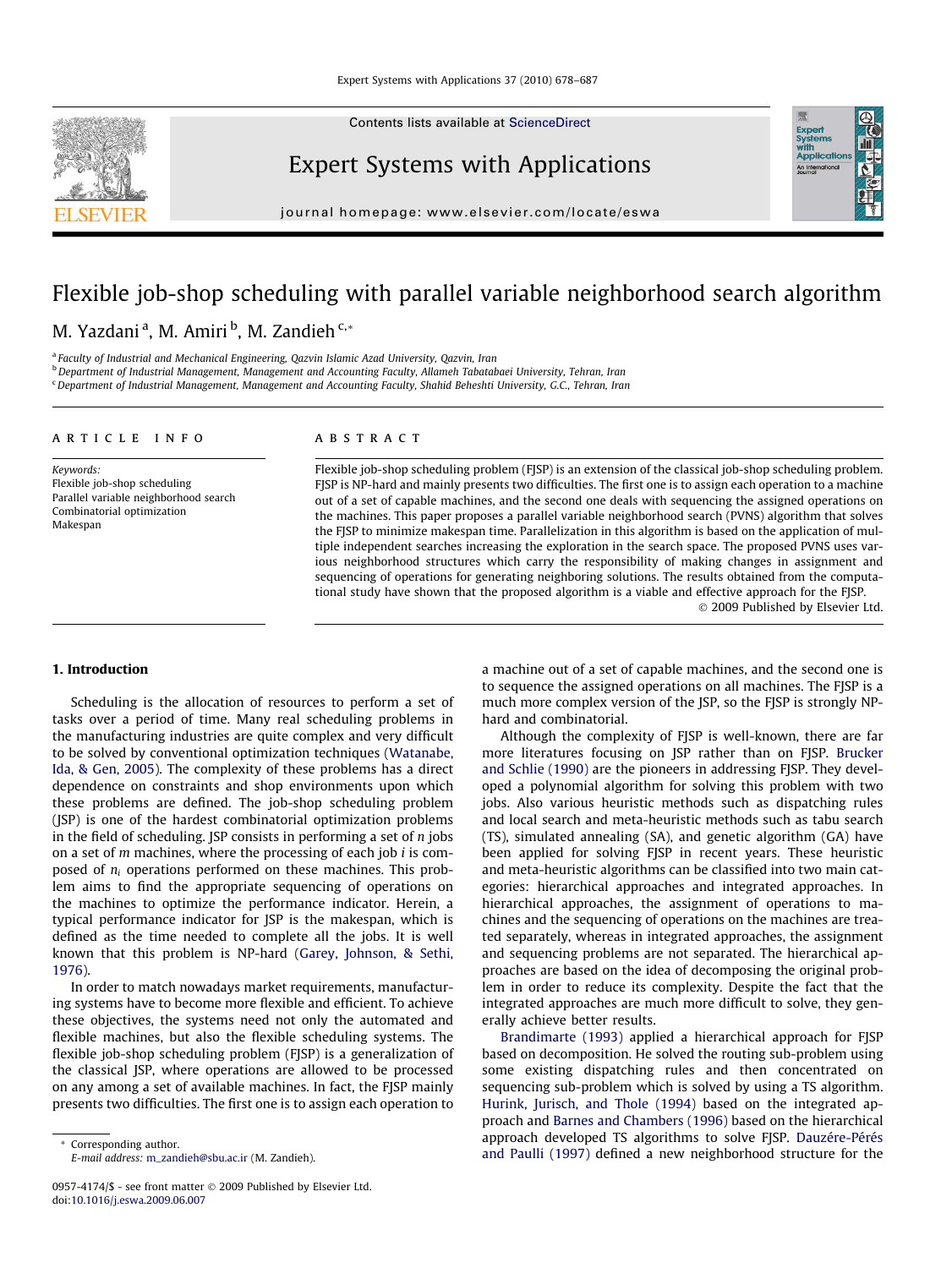problem where there is no distinction between reassigning and resequencing an operation, and proposed a TS algorithm based on the integrated approach. [Mastrolilli and Gambardella \(2000\)](#page--1-0) improved Dauzére-Pérés TS techniques and presented two neighborhood functions. [Chen, Ihlow, and Lehmann \(1999\)](#page--1-0) developed a GA for FJSP. They split the chromosome representation into two parts, the first one defined the routing policy, and the second one delineated the sequence of operations on each machine. [Ka](#page--1-0)[cem, Hammadi, and Borne \(2002a, 2002b\)](#page--1-0) proposed a GA controlled by the assigned model which was generated by the approach of localization and they used it to solve mono-objective and multi-objective FJSP. [Zhang and Gen \(2005\)](#page--1-0) proposed a multistage operation-based GA to deal with the problem from the point view of dynamic programming. [Xia and Wu \(2005\)](#page--1-0) worked on a hierarchical approach for solving multi-objective FJSP. The approach made use of particle swarm optimization (PSO) to assign operations to machines and SA algorithm to schedule operations on each machine. [Fattahi, Saidi Mehrabad, and Jolai \(2007\)](#page--1-0) proposed a mathematical model and two meta-heuristics algorithms (SA and TS) for solving FJSP. Moreover, considering two developed meta-heuristics and concerning the integrated and hierarchical approaches, they presented six different algorithms. [Pezzella,](#page--1-0) [Morganti, and Ciaschetti \(2008\)](#page--1-0) propounded a GA for FJSP based on the integrated approach, in which a mix of different strategies for generating the initial population, selecting individuals for reproduction, and reproducing new individuals is presented. [Gao, Sun, and Gen \(2008\)](#page--1-0) studied the FJSP with three objectives: min makespan, min maximal machine workload and min total workload. They developed a hybrid genetic algorithm (hGA) based on the integrated approach for this problem. Given the literature of FJSP, the heuristics and meta-heuristics have corroborated their merits to solve the FJSP. Variable neighborhood search (VNS) ([Amiri et al., 2009;](#page--1-0) [Hansen & Mladenovic, 2001; Mladenovic &](#page--1-0) [Hansen, 1997\)](#page--1-0) is a modern meta-heuristic based on systematic changes of the neighborhood structure within a search to solve combinatorial optimization problems. In this paper, we develop a parallel variable neighborhood search (PVNS) algorithm for solving FJSP. Parallelization in the presented optimization method increases the diversification and the exploration in the search space. In this method, neighborhood structures related to sequencing and assignment problems are employed to generate a neighboring solution. Considering the aforementioned neighborhood structures, the proposed algorithm executes parallel search process in the solution space.

The rest of the paper is organized as follows. In Section 2, we present the formulation and constraints of the problem. Section 3 which is subdivided into five subdivisions explains proposed PVNS algorithm for solving FJSP. In Section [4,](#page--1-0) the computational study performed with the proposed algorithm and its results are reported. The conclusion and some further research suggestions are presented in Section [5.](#page--1-0)

#### 2. Problem description

The FJSP consists in performing a set of *n* jobs  $J = \{J_1, J_2, \ldots, J_n\}$ on a set of m machines  $Ma = \{M_1, M_2, \ldots, M_m\}$ . A job  $J_i$  is formed by a sequence of operations  $(O_{i,1}, O_{i,2}, \ldots, O_{i,n_i})$  to be performed one after the other according to the given sequence. Each operation  $O_{i,j}$ , i.e., the operation j of job i, can be executed on any among a subset of compatible machines ( $Ma_{ij} \subseteq Ma$ ). All jobs and machines are available at time 0, and a machine can only execute one operation at a given time. There are no precedence constraints among the operations of different jobs. Nonetheless, there are precedence constraints among the operations of the same job. Preemption is not allowed, i.e., each operation must be completed without interruption once it starts. Setup time of machines and move time between operations are negligible. The processing time of operation  $O_{ij}$  on machine  $M_r$  is  $P_{ijr} > 0$ .

The problem is to assign each operation to an appropriate machine, and to sequence the operations on the machines in order to minimize the makespan, i.e., the time needed to complete all the jobs, which is defined as  $C_{\text{max}} = \text{max}(C_i)$ , where  $C_i$  is the completion time of job  $J_i$ .

Flexibility of FJSP can be categorized into partial flexibility and total flexibility. It is partial when there exists a proper subset  $Ma_{i,j}$ of Ma, for at least one operation  $O_{i,j}$ , and it is total when we have  $Ma_{i,j} = Ma$  for all operations. Data related to a given problem with partial flexibility is shown in Table 1, in which rows correspond to operations and columns represent machines. In this Table, symbol  $\infty$  means that a machine can not execute the corresponding operation. In other words, it does not belong to the subset of compatible machines for that operation.

#### 3. A parallel variable neighborhood search for FJSP

As it happens to meta-heuristics, it takes a long time to reach some useful solutions, while solving some sort of hard combinatorial optimization problems. To overcome this trouble, we can make use of parallelization as one of the most considerable policies. Parallel meta-heuristic allows us to run concurrent multiple searches over the domain of the problem; each of these searches is carried out in different regions of solution space. The application of the parallelization to a meta-heuristic algorithm causes the reduction of the computational time (the partition of the sequential program) or the increase of the exploration in the search space (the application of independent search threads). To search efficiently in the solution space and attain solutions with high quality in FJSP, we propose parallel variable neighborhood search (PVNS) algorithm. Several strategies for parallelizing a VNS algorithm have been presented in the literature ([Crainic, Gendreau, Hansen, & Mladenovic,](#page--1-0) [2004; Garcia Lopez, Melian Batista, Moreno Perez, & Moreno Vega,](#page--1-0) [2002](#page--1-0)). In our algorithm, parallelization is based on the application of multiple independent searches increasing the exploration in the search space. Section 3 is subdivided into the following five subdivisions:

Basic structures of VNS algorithm are discussed in Section 3.1; Section [3.2](#page--1-0) provides solution representation method; we describe, in Section [3.3,](#page--1-0) how the initial solution is generated; neighborhood structures employed in the presented algorithm are explained in detail in Section [3.4.](#page--1-0) In Section [3.5,](#page--1-0) a comprehensive description of the proposed PVNS algorithm is given.

#### 3.1. Variable neighborhood search

The basic steps of VNS meta-heuristic are shown in [Fig. 1.](#page--1-0) During the initialization step, a set of neighborhood structures and the sequence of their implementations are determined. In this step,

| Table 1                |
|------------------------|
| Processing time table. |

| Operations | Machines       |                |                |          |
|------------|----------------|----------------|----------------|----------|
|            | $M_1$          | M <sub>2</sub> | $M_3$          | $M_4$    |
| $O_{1,1}$  | 4              |                | 6              | 5        |
| $O_{1,2}$  | $\overline{2}$ | 6              | $\infty$       | 5        |
| $O_{2,1}$  |                | 5              | 7              | $\infty$ |
| $O_{2,2}$  | 5              | $\infty$       | 6              | 3        |
| $O_{2,3}$  | $\infty$       | 5              | 4              | 7        |
| $O_{3,1}$  | 5              | 3              | $\infty$       | 6        |
| $O_{3,2}$  | $\infty$       | $\infty$       | $\overline{4}$ | $\infty$ |
| $O_{4,1}$  | $\overline{2}$ | 4              | $\infty$       | 5        |
| $O_{4,2}$  | $\infty$       |                | $\overline{2}$ | $\infty$ |
| $O_{4,3}$  | 5              | 4              | 6              | 3        |